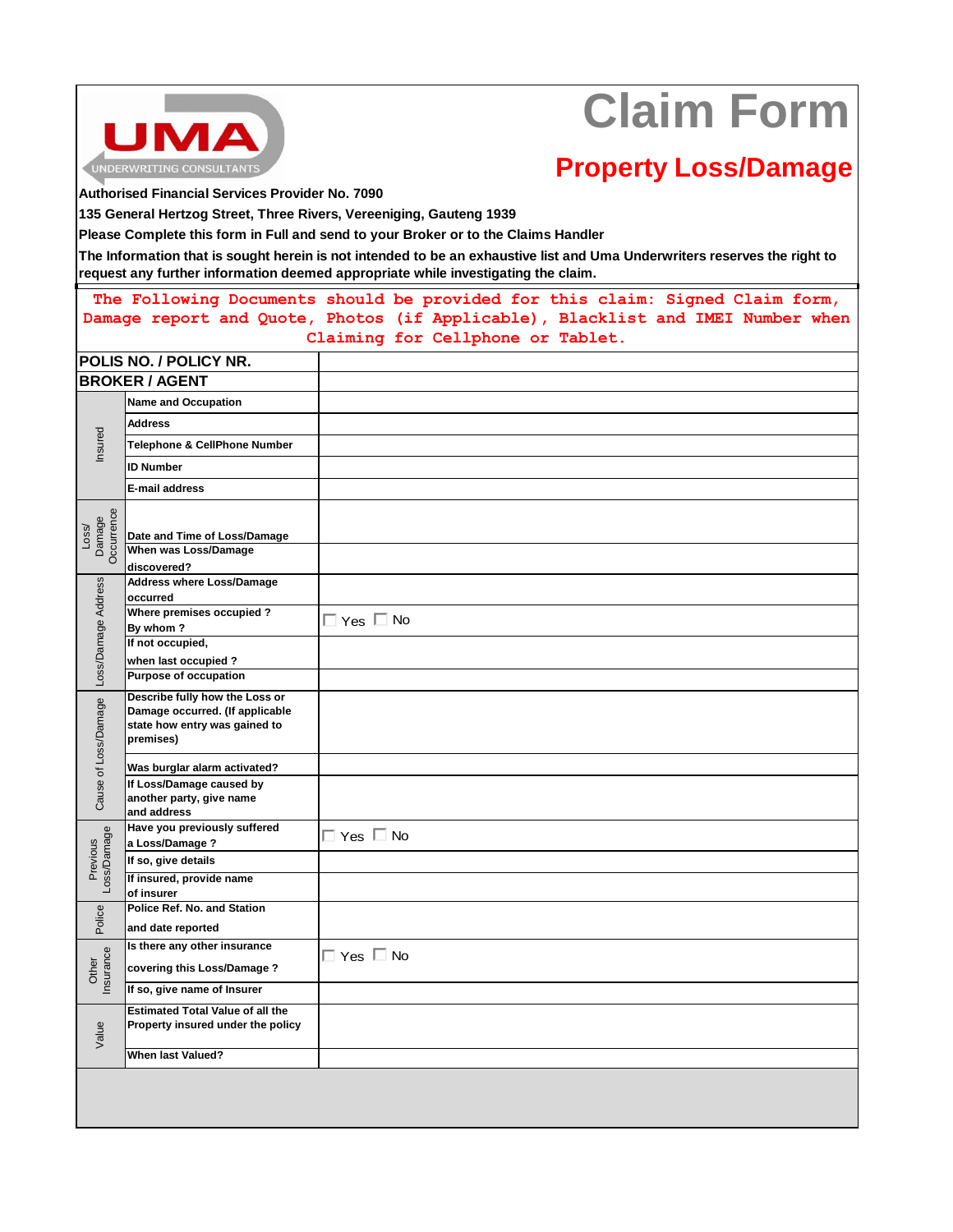|                 |                                                                                                                                                             | You May Select, for added security, for payment of any amount due to you to be made directly into a account. Please Specify details as                                                                                                                                                                                                                                                                                                                                                                                                                                                                                                                                                                                                                                                                                                                                                                                                                                                                                                                                                                                                                                                                                                                                                                                                                                                                                                                                                                                                                                                                                                                                                                                                                                                                                                                                                                                                                                                                                                                                                                                                                                                                                                                                                                                                                                                                                                                                                                                                                                                                                                                                                                                                                                                                                                                                                                                                                                                                                                                                                                                                                                                                                                                                                                                                                                                                                                                                                                           |  |  |  |  |  |
|-----------------|-------------------------------------------------------------------------------------------------------------------------------------------------------------|------------------------------------------------------------------------------------------------------------------------------------------------------------------------------------------------------------------------------------------------------------------------------------------------------------------------------------------------------------------------------------------------------------------------------------------------------------------------------------------------------------------------------------------------------------------------------------------------------------------------------------------------------------------------------------------------------------------------------------------------------------------------------------------------------------------------------------------------------------------------------------------------------------------------------------------------------------------------------------------------------------------------------------------------------------------------------------------------------------------------------------------------------------------------------------------------------------------------------------------------------------------------------------------------------------------------------------------------------------------------------------------------------------------------------------------------------------------------------------------------------------------------------------------------------------------------------------------------------------------------------------------------------------------------------------------------------------------------------------------------------------------------------------------------------------------------------------------------------------------------------------------------------------------------------------------------------------------------------------------------------------------------------------------------------------------------------------------------------------------------------------------------------------------------------------------------------------------------------------------------------------------------------------------------------------------------------------------------------------------------------------------------------------------------------------------------------------------------------------------------------------------------------------------------------------------------------------------------------------------------------------------------------------------------------------------------------------------------------------------------------------------------------------------------------------------------------------------------------------------------------------------------------------------------------------------------------------------------------------------------------------------------------------------------------------------------------------------------------------------------------------------------------------------------------------------------------------------------------------------------------------------------------------------------------------------------------------------------------------------------------------------------------------------------------------------------------------------------------------------------------------------|--|--|--|--|--|
|                 | requested.                                                                                                                                                  |                                                                                                                                                                                                                                                                                                                                                                                                                                                                                                                                                                                                                                                                                                                                                                                                                                                                                                                                                                                                                                                                                                                                                                                                                                                                                                                                                                                                                                                                                                                                                                                                                                                                                                                                                                                                                                                                                                                                                                                                                                                                                                                                                                                                                                                                                                                                                                                                                                                                                                                                                                                                                                                                                                                                                                                                                                                                                                                                                                                                                                                                                                                                                                                                                                                                                                                                                                                                                                                                                                                  |  |  |  |  |  |
| Payment method  | Name of Bank                                                                                                                                                |                                                                                                                                                                                                                                                                                                                                                                                                                                                                                                                                                                                                                                                                                                                                                                                                                                                                                                                                                                                                                                                                                                                                                                                                                                                                                                                                                                                                                                                                                                                                                                                                                                                                                                                                                                                                                                                                                                                                                                                                                                                                                                                                                                                                                                                                                                                                                                                                                                                                                                                                                                                                                                                                                                                                                                                                                                                                                                                                                                                                                                                                                                                                                                                                                                                                                                                                                                                                                                                                                                                  |  |  |  |  |  |
|                 | <b>Branch</b>                                                                                                                                               |                                                                                                                                                                                                                                                                                                                                                                                                                                                                                                                                                                                                                                                                                                                                                                                                                                                                                                                                                                                                                                                                                                                                                                                                                                                                                                                                                                                                                                                                                                                                                                                                                                                                                                                                                                                                                                                                                                                                                                                                                                                                                                                                                                                                                                                                                                                                                                                                                                                                                                                                                                                                                                                                                                                                                                                                                                                                                                                                                                                                                                                                                                                                                                                                                                                                                                                                                                                                                                                                                                                  |  |  |  |  |  |
|                 | Name of account                                                                                                                                             |                                                                                                                                                                                                                                                                                                                                                                                                                                                                                                                                                                                                                                                                                                                                                                                                                                                                                                                                                                                                                                                                                                                                                                                                                                                                                                                                                                                                                                                                                                                                                                                                                                                                                                                                                                                                                                                                                                                                                                                                                                                                                                                                                                                                                                                                                                                                                                                                                                                                                                                                                                                                                                                                                                                                                                                                                                                                                                                                                                                                                                                                                                                                                                                                                                                                                                                                                                                                                                                                                                                  |  |  |  |  |  |
|                 | <b>Account Number</b>                                                                                                                                       |                                                                                                                                                                                                                                                                                                                                                                                                                                                                                                                                                                                                                                                                                                                                                                                                                                                                                                                                                                                                                                                                                                                                                                                                                                                                                                                                                                                                                                                                                                                                                                                                                                                                                                                                                                                                                                                                                                                                                                                                                                                                                                                                                                                                                                                                                                                                                                                                                                                                                                                                                                                                                                                                                                                                                                                                                                                                                                                                                                                                                                                                                                                                                                                                                                                                                                                                                                                                                                                                                                                  |  |  |  |  |  |
|                 | I/We solemnly declare that I/We have sufferd loss of or damaged to the property enumerated on the reverse hereof and that                                   |                                                                                                                                                                                                                                                                                                                                                                                                                                                                                                                                                                                                                                                                                                                                                                                                                                                                                                                                                                                                                                                                                                                                                                                                                                                                                                                                                                                                                                                                                                                                                                                                                                                                                                                                                                                                                                                                                                                                                                                                                                                                                                                                                                                                                                                                                                                                                                                                                                                                                                                                                                                                                                                                                                                                                                                                                                                                                                                                                                                                                                                                                                                                                                                                                                                                                                                                                                                                                                                                                                                  |  |  |  |  |  |
| Declaration     | described above.                                                                                                                                            | the said property was in my/our possession immediately prior to the said loss/damage which occurred in the circumstances                                                                                                                                                                                                                                                                                                                                                                                                                                                                                                                                                                                                                                                                                                                                                                                                                                                                                                                                                                                                                                                                                                                                                                                                                                                                                                                                                                                                                                                                                                                                                                                                                                                                                                                                                                                                                                                                                                                                                                                                                                                                                                                                                                                                                                                                                                                                                                                                                                                                                                                                                                                                                                                                                                                                                                                                                                                                                                                                                                                                                                                                                                                                                                                                                                                                                                                                                                                         |  |  |  |  |  |
| <b>Date</b>     |                                                                                                                                                             |                                                                                                                                                                                                                                                                                                                                                                                                                                                                                                                                                                                                                                                                                                                                                                                                                                                                                                                                                                                                                                                                                                                                                                                                                                                                                                                                                                                                                                                                                                                                                                                                                                                                                                                                                                                                                                                                                                                                                                                                                                                                                                                                                                                                                                                                                                                                                                                                                                                                                                                                                                                                                                                                                                                                                                                                                                                                                                                                                                                                                                                                                                                                                                                                                                                                                                                                                                                                                                                                                                                  |  |  |  |  |  |
|                 | <b>Insured's Signature</b>                                                                                                                                  |                                                                                                                                                                                                                                                                                                                                                                                                                                                                                                                                                                                                                                                                                                                                                                                                                                                                                                                                                                                                                                                                                                                                                                                                                                                                                                                                                                                                                                                                                                                                                                                                                                                                                                                                                                                                                                                                                                                                                                                                                                                                                                                                                                                                                                                                                                                                                                                                                                                                                                                                                                                                                                                                                                                                                                                                                                                                                                                                                                                                                                                                                                                                                                                                                                                                                                                                                                                                                                                                                                                  |  |  |  |  |  |
| <b>Capacity</b> |                                                                                                                                                             |                                                                                                                                                                                                                                                                                                                                                                                                                                                                                                                                                                                                                                                                                                                                                                                                                                                                                                                                                                                                                                                                                                                                                                                                                                                                                                                                                                                                                                                                                                                                                                                                                                                                                                                                                                                                                                                                                                                                                                                                                                                                                                                                                                                                                                                                                                                                                                                                                                                                                                                                                                                                                                                                                                                                                                                                                                                                                                                                                                                                                                                                                                                                                                                                                                                                                                                                                                                                                                                                                                                  |  |  |  |  |  |
|                 |                                                                                                                                                             |                                                                                                                                                                                                                                                                                                                                                                                                                                                                                                                                                                                                                                                                                                                                                                                                                                                                                                                                                                                                                                                                                                                                                                                                                                                                                                                                                                                                                                                                                                                                                                                                                                                                                                                                                                                                                                                                                                                                                                                                                                                                                                                                                                                                                                                                                                                                                                                                                                                                                                                                                                                                                                                                                                                                                                                                                                                                                                                                                                                                                                                                                                                                                                                                                                                                                                                                                                                                                                                                                                                  |  |  |  |  |  |
| you.            | efcient assessment and processing of your claim.<br>please consult our Consent to Process Personal Information for a list of same.<br>security and privacy. | Your personal information is valued by us and we respect your constitutional right to privacy. We are committed to processing your personal<br>information in accordance to relevant legislation. We are bound by the terms and provisions of the Protection of Personal Information Act No 4 of<br>2013 ("POPI") regarding the acquisition, usage, retention, transmission and deletion of your personal information.<br>Please be advised that your personal information herein collected is for the primary purpose of assessing and processing your claim in respect of<br>the loss/damage, to the insured property, which you have suffered. The information submitted on this document is subject to verifcation and shall<br>be authenticated using lawful procedures. Your information shall be used in complete lawful form and manner to execute all tasks required for<br>All information acquired herein is relevant to the stated purpose. Your personal information may also be collected for certain mandatory purposes,<br>Your information shall be kept confdential; however, we shall disclose it to certain third parties in accordance with the purpose of collection. The<br>third parties may include our service providers, agents, claim handlers, investigators and other insurers.<br>The lawful sharing of your personal information with other Insurance companies is for following reasons:<br>a. to ensure that not more than one claim has been made for the same damage/loss to property arising from the same set of facts<br>b. to verify that claims information match what was provided when insurance cover was taken out<br>c. if necessitated to act as a basis for investigating claims when our recorded information is incorrect or when we suspect fraudulent activity.<br>Bryte undertakes to attend to all that is necessary to detect and prevent fraud thus protecting our clients. UMA Underwriting Consultants, therefore<br>shall utilise and disclose your personal information where essential to substantiate your claim.<br>All third parties are fully aware and understand the purpose for which the information is been transmitted to them. No third party including UMA<br>Underwriting Consultants shall use your personal information for any other purpose unless expressly consented to by you.<br>We have implemented high level security measures to safeguard your personal information against damage loss and unauthorised access. Any<br>party to whom your personal information is been disclosed to is also bound by confdentiality and the provisions of POPI, whereby security<br>measures are enforced to safeguard your personal information. The third parties we contract with are required to abide by our standards of safety,<br>In terms of POPI we are required to collect and process information which is authentic and accurate. You may amend, update, change or correct<br>your personal information processed by us. You may request to view your personal information held by us and we shall make same available to<br>You hereby give consent to UMA Underwriting Consultants to process, use, share and retain your personal information for its designated purpose.<br>You fully understand the purpose for which your personal information has been collected and you duly consent thereto. You further consent to the<br>lawful sharing and disclosure of your information and understand the necessity of same. |  |  |  |  |  |
|                 |                                                                                                                                                             | You are fully aware and understand your rights duties and obligations to furnish UMA Underwriting Consultants with true and accurate information                                                                                                                                                                                                                                                                                                                                                                                                                                                                                                                                                                                                                                                                                                                                                                                                                                                                                                                                                                                                                                                                                                                                                                                                                                                                                                                                                                                                                                                                                                                                                                                                                                                                                                                                                                                                                                                                                                                                                                                                                                                                                                                                                                                                                                                                                                                                                                                                                                                                                                                                                                                                                                                                                                                                                                                                                                                                                                                                                                                                                                                                                                                                                                                                                                                                                                                                                                 |  |  |  |  |  |
|                 |                                                                                                                                                             | and your duty to advise UMA Underwriting Consultants of any changes to your personal information timeously. The said consent is given to Bryte<br>with the necessary legal capacity, voluntarily and free of intimidation and duress of any form.                                                                                                                                                                                                                                                                                                                                                                                                                                                                                                                                                                                                                                                                                                                                                                                                                                                                                                                                                                                                                                                                                                                                                                                                                                                                                                                                                                                                                                                                                                                                                                                                                                                                                                                                                                                                                                                                                                                                                                                                                                                                                                                                                                                                                                                                                                                                                                                                                                                                                                                                                                                                                                                                                                                                                                                                                                                                                                                                                                                                                                                                                                                                                                                                                                                                |  |  |  |  |  |

## **STATEMENT OP PROPERTY LOST, STOLEN OR DAMAGED**